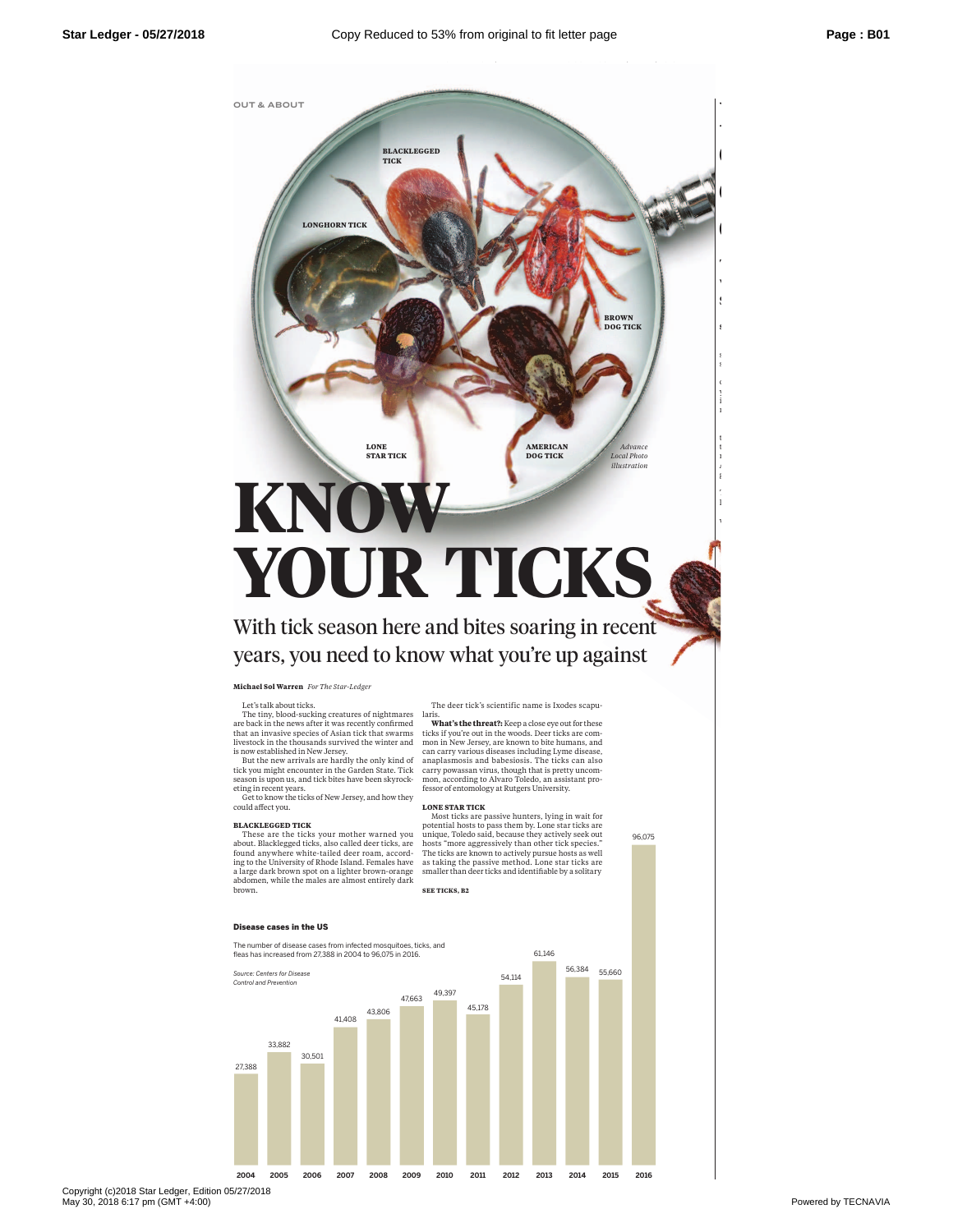LEDGER, AFFILIATED WITH NJ.COM EX

# **TICKS** FROM B1

white spot on the back of females. The lone star tick's scientific name

is Amblyomma americanum. **What's the threat?:** Lone star ticks frequently bite people and are known to carry<br>ehrlichiosis, Rocky Mountain spotted<br>fever and southern tick-associated rash illness, or STARI, according to the University<br>of Rhode Island. They're common in New<br>Jersey, so be sure to keep a close eye out for them when you come home from that next trek in the woods.

## **AMERICAN DOG TICK**

Far less appealing than actual dogs, the third of New Jersey's most common ticks (along with deer ticks and lone star ticks), American dog ticks, also known as wood ticks, are not your friends. Female Amer-ican dog ticks are identifiable by the large off-white marking on their dark brown body, while the males appear more off-white with dark brown spots. The American dog tick's scientific name

is Dermacentor variabilis.

**Whats the threat?:** American dog ticks are known to bite people and can carry Rocky Mountain spotted fever and tularemia, according to the University of Rhode Island.

**LONGHORN TICK** The Garden State newcomer that you've read so much about is a far greater threat to animals and livestock than humans. Though the longhorn tick is known to spread disease to humans in other nations, it has yet to have an impact on human

health in New Jersey. The longhorn tick's scientific name is Haemaphysalis longicornis.

**What's the threat?:** Longhorn ticks pose a much larger threat to the livestock and wildlife they swarm by the thousands than people. The ticks have been known<br>to occasionally bite people in Asia, but no<br>people have reported bites yet in New Jer-<br>sey. And while the ticks are associated with a few diseases in the Eastern hemisphere, it is unclear if they are capable of spreading diseases that are found in New Jersey.

### **BROWN DOG TICK**

Make sure Fido is on high alert: These ticks want your dog, and any infesta-tions can be very difficult to remove because brown dog ticks can live both in

your house and in your yard. The brown dog tick's scientific name is Rhipicephalus sanguineus.

**What's the threat?:** These arachnids<br>couldn't care less about you: Brown dog<br>ticks only want to feast on you dog's blood.<br>Still, you should keep an eye out for these<br>ticks. "If they don't find a dog, they can bite<br>a human as canine ehrlichiosis and canine babesiosis, according to the University of Rhode Island.

## **WOODCHUCK TICK**

Woodchuck ticks can be found anywhere east of the Rocky Mountains, but accord-ing to the University of Maine they're most common in New England, the Midwest and<br>southern Canada. The ticks are about the<br>size of a sesame seed and are very similar in appearance to deer ticks.

The woodchuck tick's scientific name is Ixodes cookei. **What's the threat?:** Woodchuck ticks

are known to carry powassan virus, but don't worry: Toledo says these ticks are rarely encountered by humans. Instead they prefer to feed on, you guessed it, wood-chucks and other small mammals.

**RABBIT TICK** What the brown dog tick is to dogs, the rabbit tick is to rabbits.

The rabbit tick's scientific name is Hae-maphysalis leporispalustris. **What's the threat?:** Rabbit ticks are

found across the Americas but are rarely encountered by humans. As the name sug-<br>gests, these ticks are focused on rabbits, according to Toledo. Sorry, Bugs.

**MOOSE TICK**<br>These ticks are found across North<br>America, but as the name suggests they<br>are strongly associated with the presence<br>of moose, according to the University of

Maine. Also called the winter tick, the moose tick's scientific name is Dermacentor albi-

pictus. **What's the threat?:** Moose ticksarenot considered a threat to human health, but good luck if you're a moose. The giant crea-tures struggle with tick removal and can become host to thousands of ticks at a time.

*Michael Sol Warren, NJ Advance Media, mwarren@njadvancemedia.com*